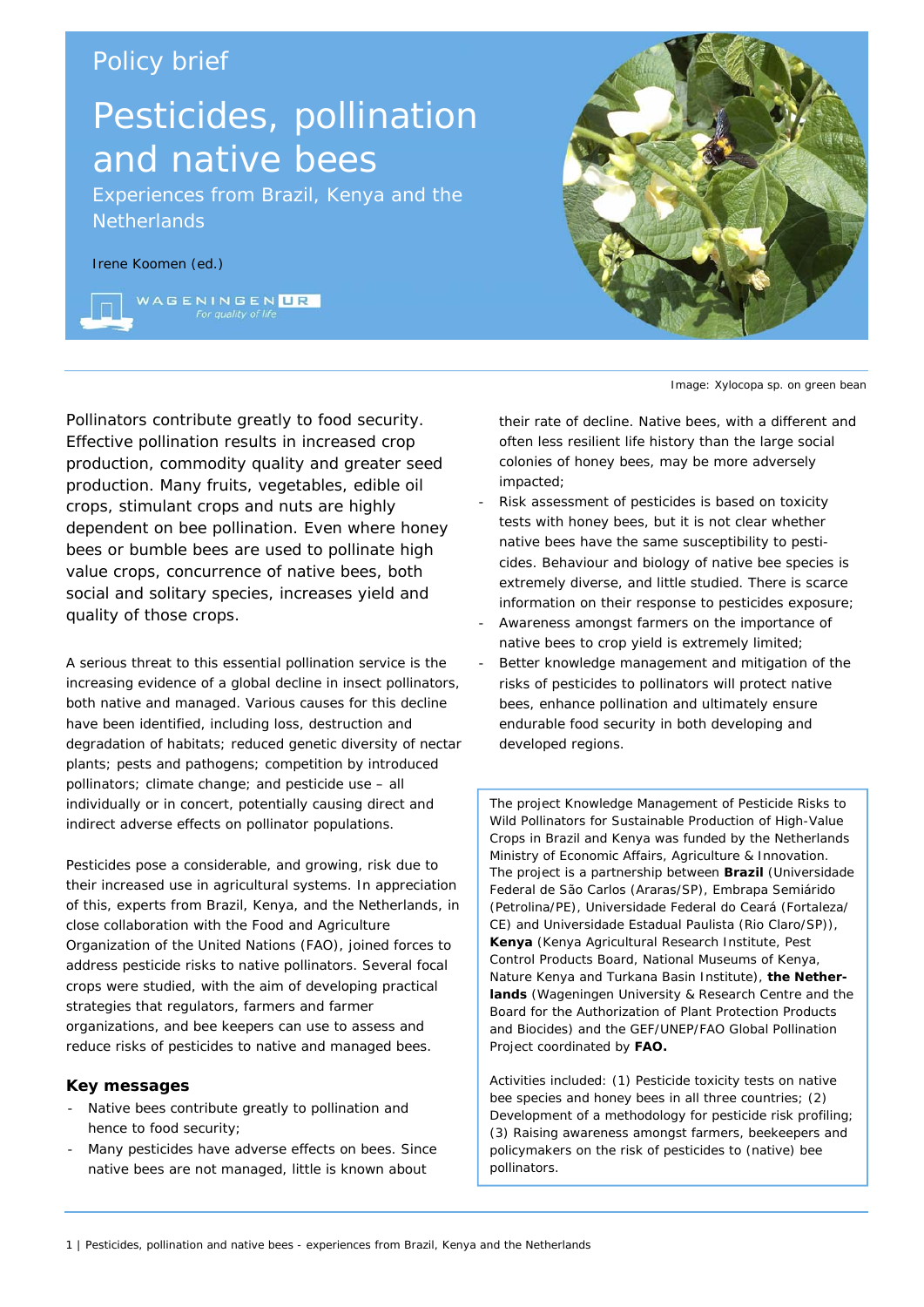## **Key Findings of the project**

**Toxicity tests:** Preliminary results using two insecticides (deltamethrin and dimethoate) show that the honey bee was not the most sensitive species tested. The difference with the most sensitive one was a factor of 15 and 2.5 for deltamethrin and dimethoate, respectively. However, further tests are necessary to confirm this.



Farmers receiving training on recognition of pollinators

**Brazil:** This country is one of the highest users of pesticides per unit of cultivated land, globally. In the focal crops (tomato and melon), farmers use a wide range of insecticides, often applied as mixtures. Only beekeepers are keen on the effects of pesticides to their colonies, however mortality due to pesticides is rarely reported to the relevant authorities. Awareness programmes amongst farmers, who lack information on economic effects of pesticides use to native bees, have been initiated but close collaboration with pesticide regulators is essential. This should result in a review of the registered pesticides and the provision of necessary guidance information on pesticide labels. A central point for reporting honey bee mortality due to pesticide spraying has been established.

**Kenya:** Farm surveys of tomato, coffee, French beans and cucurbits (watermelons and squash) revealed that farmers do not distinguish between bees and insect pests. Some native bees, e.g. carpenter bees, are considered more as roof timber pests and a cause of flower abortion. Farmers recognize the role of honey bees only in honey production but not in pollination. Agrochemical stores are the main source of information for farmers on pesticide choice. Most farmers apply insecticides after scouting for pest infestation, but spraying against diseases is mainly calendar-based. Farmers keenly read and use information provided on pesticide labels, but these should be improved to include guidance on risks to key pollinators in addition to the current information about risks to honey bees alone. More information is needed on the extent of

exposure of native bees to pesticides, e.g. when exactly do bees forage.

**Netherlands:** Tomato and apple were studied as focal crops. Tomato is produced under cover and managed bumble bee colonies are introduced for pollination. These are usually protected during periods of pesticide spraying. Apple orchards are pollinated by honey bees and bumble bees, but the red mason and other native bees also contribute to pollination. The general advice given on the label to protect bees will, to some extent, also protect native bees but does not take into account their different biology, such as nesting and foraging behaviour.

Awareness raising about the negative effects that certain pesticides can have on bees has in recent years increased. The importance of native bees is not generally recognised.

**Risk profiles:** In the absence of a consensus on quantitative risk assessment procedures for native bees, or honey bees in (sub-) tropical cropping systems, risk profiles – i.e. structured assessments of potential risks of pesticides to bees in a given crop situation – were compiled. Overall, the likelihood of bee exposure to pesticides used in the studied crops can be considered high. The only exception is coffee in Kenya, where pesticides tend not to be applied in the period when bees are foraging.

## **Policy options**

The following measures may be taken to protect native bees from pesticide effects.

Review existing national policies, or create new policies where they do not exist, to protect native bees in agricultural systems. These may include measures to conserve at least 10% of farmland in set-asides (hedges or undisturbed areas) as refuges,



Tomato farmers discussing problems with pollination in greenhouses